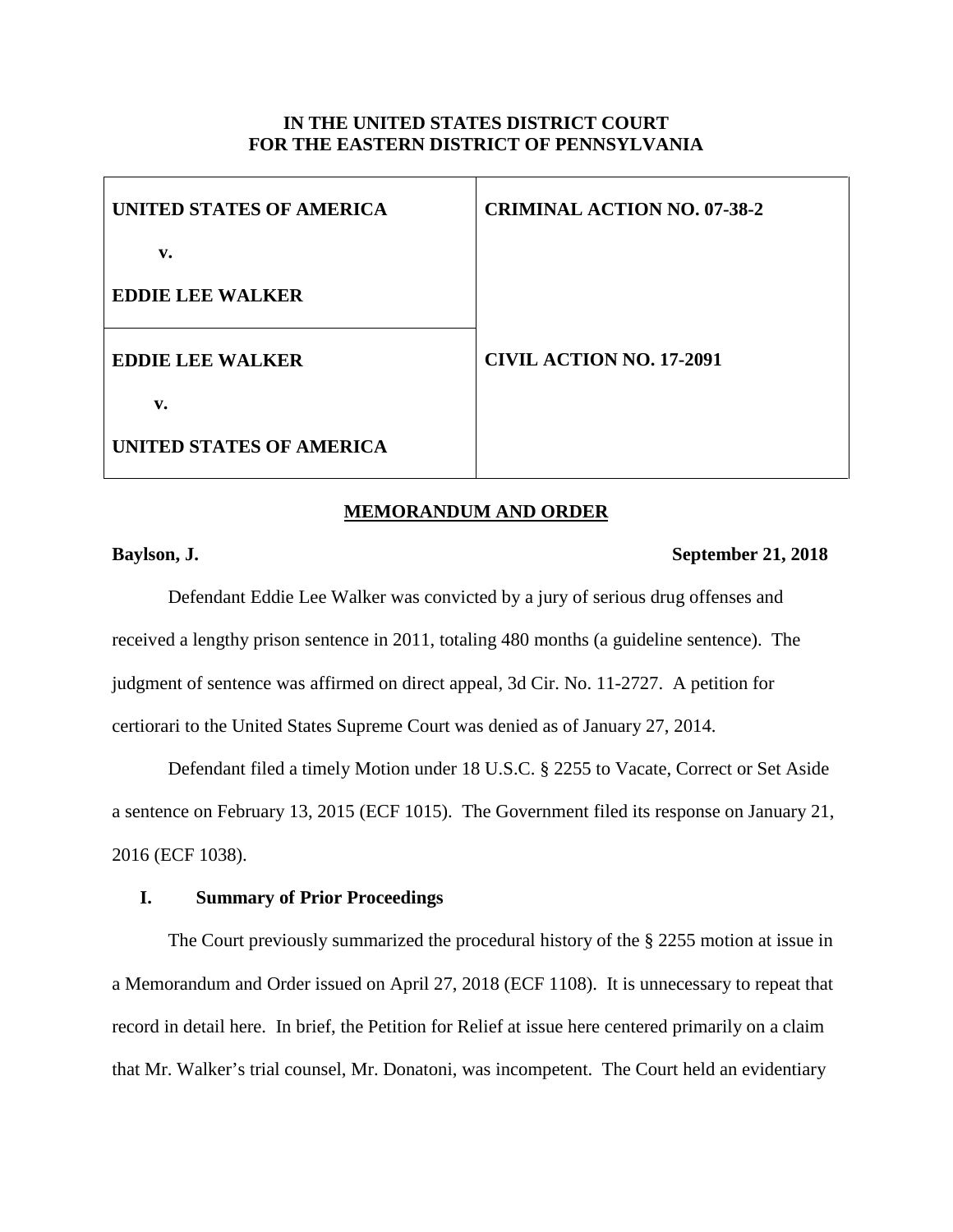hearing on July 21, 2016, at which Christopher Warren, Esquire represented Mr. Walker, and ultimately concluded that Mr. Donatoni was not ineffective in his representation of Mr. Walker at trial. The Government raised another issue in its response to the §2255 Petition, however, asserting that Mr. Walker was entitled to a sentence correction on certain counts. The correction involved vacating Mr. Walker's sentence and resentencing him to a lesser amount of prison time on certain counts, to run concurrent with the original sentence of 480 months on other counts. The Court did not address this issue at the July 21, 2016 evidentiary hearing, but instead reconvened the following day, July 22, 2016, and agreed to make the proposed changes to Mr. Walker's sentence. The Court issued an order to this effect on July 22, 2016 (ECF 1057).

The Court correctly denied Mr. Walker's claim regarding the competency of his trial counsel on the §2255 motion, and also correctly denied a certificate of appealability as to that issue. An outstanding question remains, however, as to whether Mr. Walker had a right to appeal from the sentence correction, even though there was no change in the maximum sentence.

In a subsequent §2255 petition, which was filed on May 2, 2017 (ECF 1076), Mr. Walker asserts that he told his retained counsel, Christopher Warren, Esquire, that he intended to appeal. He asserts that members of his family also told Mr. Warren that he intended to appeal. He asserts Mr. Warren's failure to file an appeal violated his 6<sup>th</sup> Amendment right to counsel, and that Mr. Warren was therefore ineffective. Per the Court's request, Mr. Warren submitted a letter dated January 26, 2018, docketed at ECF 1105, recounting his conversations with Mr. Walker and his family on July 2[1](#page-1-0) or July 22, 2016 about any further representation.<sup>1</sup> This letter indicates that Mr. Warren gave advice to his client and his family that there was no chance of success as to appealability of this Court's ruling on the competency of counsel issue.

<span id="page-1-0"></span> $<sup>1</sup>$  As Mr. Warren had retired and left the Philadelphia area, a letter from him was the most expeditious way of getting</sup> his timely recollection of the evens on this record. Mr. Warren recently died.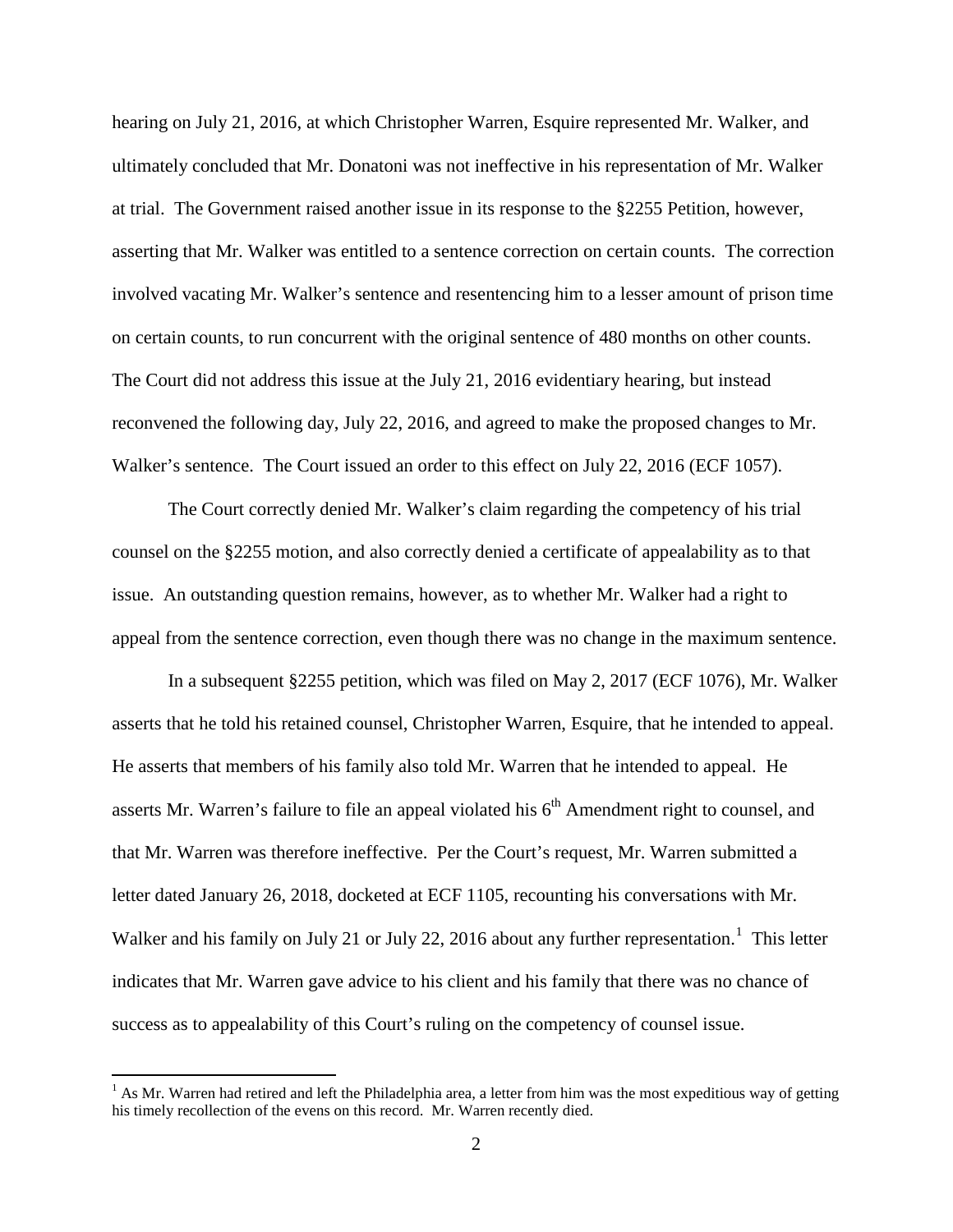The Court appointed Sandra Gafni, Esquire, to represent Mr. Walker on his most recently filed § 2255 petition. The primary issue is whether the change made to Mr. Walker's sentence permits him to file an additional §2255 petition, and in the alternative, whether Mr. Walker should be permitted to take an appeal to the Court's correction of sentence.

### **II. Viability of Mr. Walker's May 2, 2017 Habeas Petition**

28 U.S.C. § 2244(b)(1) and (2) dictate that any claim "presented in a second or successive habeas corpus application" be dismissed, except in limited circumstances which are not implicated here. The question, then, is whether Mr. Walker's May 2, 2017 § 2255 petition constituted a "second or successive" such petition and whether it must therefore be dismissed.

Magwood v. Patterson, 561 U.S. 320 (2010) held that Section 2244(b) does not preclude a habeas petitioner from challenging, for the first time, a new judgment rendered in the period of time between two habeas applications.<sup>[2](#page-2-0)</sup> Because such a challenge addresses a new judgment for the first time it is not "second or successive" and therefore not prohibited by Section 2244(b). If the change to Mr. Walker's sentence pursuant to this Court's order on July 22, 2016 constituted a "new judgment" then Mr. Walker's May 2, 2017 habeas petition would not be barred as "second or successive."

There is no controlling precedent in the Third Circuit on the specific question of whether a sentence correction in response to a habeas petition constitutes a "new judgment" under Magwood, such that a subsequent habeas petition would not be precluded as "second or successive." In a non-precedential opinion, the Third Circuit held that "where a first habeas

<span id="page-2-0"></span><sup>&</sup>lt;sup>2</sup> The extent to which the law permits prisoners to use the writ of habeas corpus to seek redress for constitutional violations that occur in the course of state collateral review is addressed by Mira Baylson, Esquire in "The Constitution Offers No Protection without Recourse to a Remedy: Why Constitutional Errors in a Postconviction Proceeding Should Be Cognizable in a Petition for Habeas Corpus," *Journal of Constitutional Law* 10, no. 5 (June 2008): 1263-1284, https://scholarship.law.upenn.edu/cgi/viewcontent.cgi?article=1226&context=jcl. Mira Baylson, Esquire is the undersigned's daughter.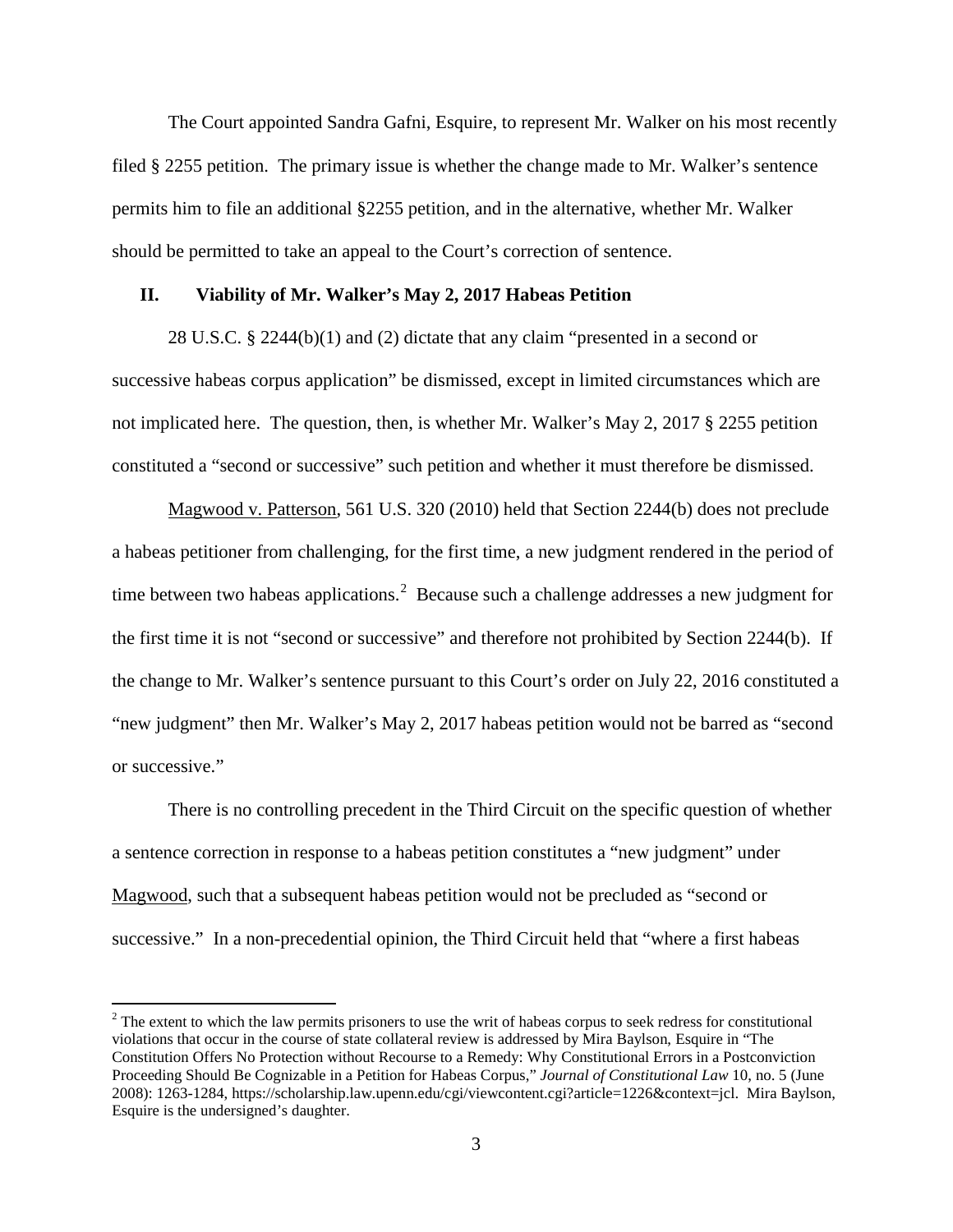petition results in an amended judgment, a subsequent petition is not successive regardless of whether it challenges the conviction, the sentence, or both." In re Brown, 594 Fed. Appx. 726, 729 (3d Cir. 2014). The primary focus of In re Brown was that courts should look to which judgment a habeas petition is attacking in evaluating whether the petition is initial or successive, rather than looking to the nature of the claim being asserted. However, the primary issue here is simply whether or not a sentence correction is an "amended judgment" at all. Importantly, though, the Third Circuit in In re Brown characterized the resentencing hearing that occurred in the time between the filing of the two habeas petitions at issue as "more than a mechanical correction of the docket," and as such, found this hearing to constitute an "intervening judgment."  $\underline{Id}$ ., 594 Fed. Appx. at 729. $3$ 

The change made to Mr. Walker's sentence on July 22, 2016 was not a resentencing. Rather, it was a simple correction that was completed in a matter of minutes, and amounted to no more than "a mechanical correction of the docket." Mr. Walker's sentence did not change on July 22, 2016, as the maximum sentence of 480 months was untouched by the correction that was ordered. The Court simply vacated and corrected the sentence on only select charges, imposing on these charges a *lower* sentence than originally imposed. The maximum 480 month sentence originally imposed on the other charges was left intact. By running the corrected sentences concurrent with the unchanged sentence of 480 months on the other charges, the Court left the original sentence completely unchanged. Mr. Walker was subject to a 480 month sentence prior to July 22, 2016, and he remained subject to a 480 month sentence following the Court's order on that date.

<span id="page-3-0"></span> $3$  The Court is unpersuaded by Mr. Walker's citations to United States v. Hadden, 475 F.3d 652 (4th Cir. 2007), and Ajan v. United States, 731 F.3d 629 (6th Cir. 2013), and does not find these cases to be directly relevant on the issue presented here.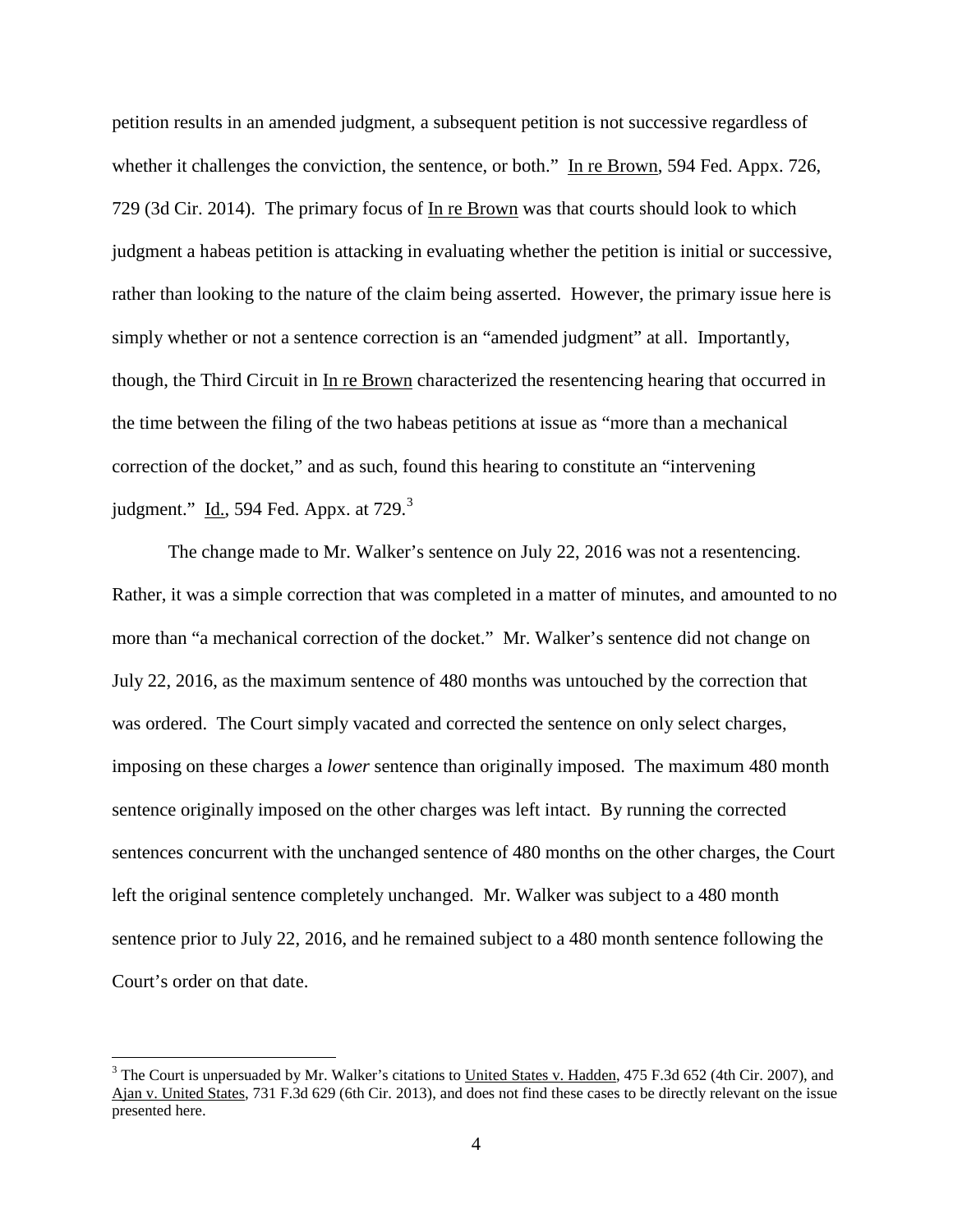As the Government correctly points out in its Memorandum, this Court has discretion under Section 2255, when it determines that the sentence imposed in a particular case was not authorized by law, to resentence *or* correct the sentence (among other possibilities), as this Court deems appropriate. Mr. Walker's sentence was corrected; he was not given a full resentencing. Mr. Walker's sentence correction was not a "new judgment." His May 2, 2017 habeas petition must therefore be dismissed under Section 2244(b) as "second or successive."

#### **III. Nunc Pro Tunc Appeal**

The issue still remains as to whether Mr. Walker should be permitted to appeal nunc pro tunc to the date of the Court's Order making his sentence correction, which was July 22, 2016. As recounted above, Mr. Walker asserts that he indicated his intent to appeal to his attorney, Mr. Warren, on July 22, 2106, the day this Court ordered the change to his sentence. Mr. Warren and Mr. Walker apparently had different perceptions of their conversation regarding a potential appeal. Moreover, Mr. Walker's mother, Mary Nixon, requested to Mr. Warren that he file an appeal on behalf of her son. Mr. Warren did not file an appeal or a notice of appeal. As stated in this Court's previous Memorandum on this issue, this Court failed to advise Mr. Walker of his right to appeal his sentence correction on July 22, 2016. This was error.

The Court will permit Mr. Walker to appeal nunc pro tunc to the day of the order altering his sentence, July 22, 2016. The appeal must be limited to the issue of Mr. Walker's sentence correction.

#### **ORDER**

For the reasons stated above, it is **ORDERED** that Mr. Walker is permitted to appeal his sentence correction, nunc pro tunc to July 22, 2016. Sandra Gafni, Esquire is appointed to continue her representation of Mr. Walker pursuant to the CJA.

5